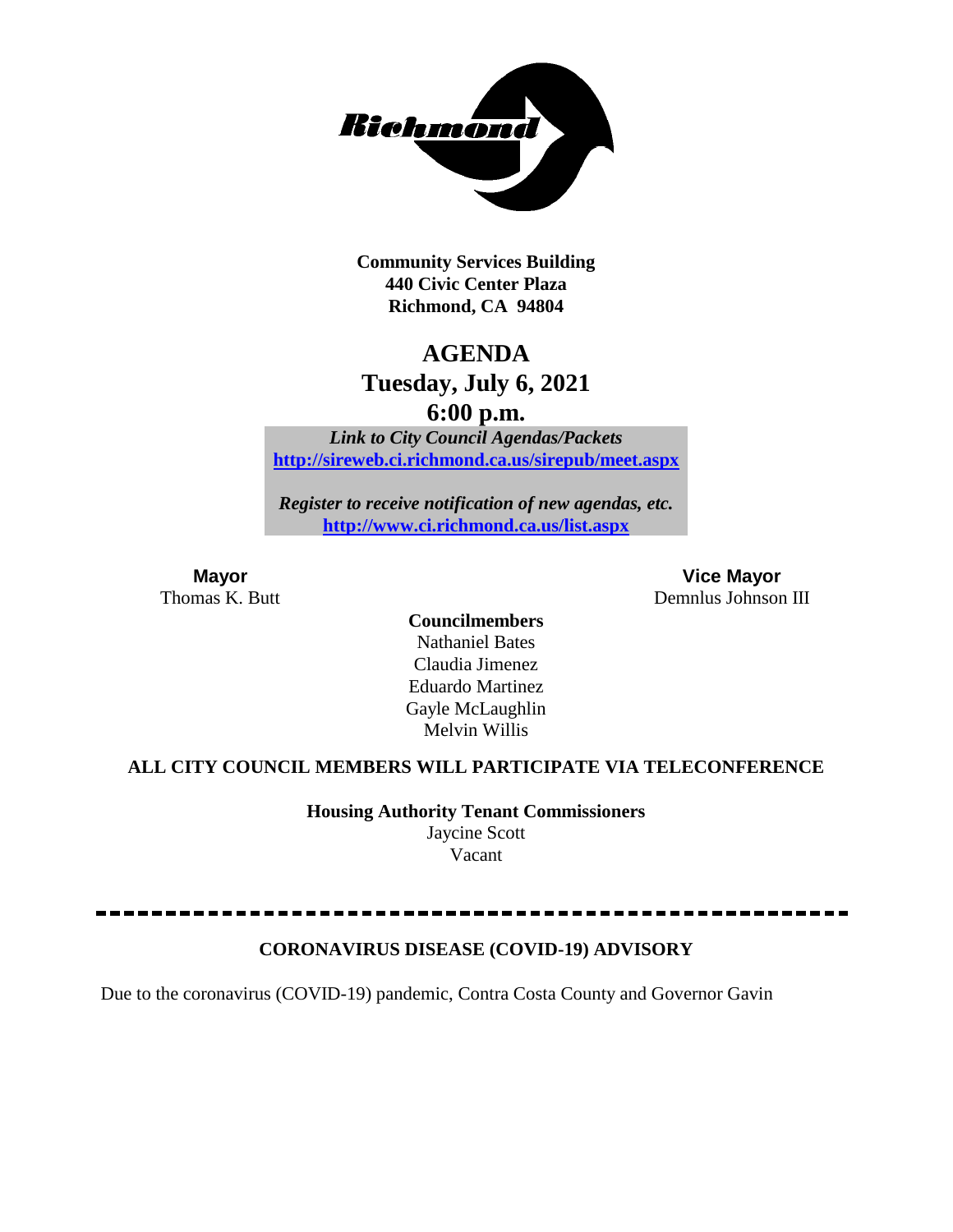Newsom have issued multiple orders requiring sheltering in place, social distancing, and reduction of person-to-person contact. Accordingly, Governor Gavin Newsom has issued executive orders that allow cities to hold public meetings via teleconferencing. Both **<https://www.coronavirus.cchealth.org/>** and **[http://www.ci.richmond.ca.us/3914/Richmond-](http://www.ci.richmond.ca.us/3914/Richmond-Coronavirus-Info)[Coronavirus-Info](http://www.ci.richmond.ca.us/3914/Richmond-Coronavirus-Info)** provide updated coronavirus information.

DUE TO THE SHELTER IN PLACE ORDERS, attendance at the City of Richmond City Council meeting will be limited to Council members, essential City of Richmond staff, and members of the news media. Public comment will be confined to items appearing on the agenda and will be limited to the methods provided below. Consistent with **Executive Orders N-29-20 and N-08-21** this meeting will utilize teleconferencing only. The following provides information on how the public can participate in this meeting.

## **How to watch the meeting from home:**

- 1. KCRT Comcast Channel 28 or AT&T Uverse Channel 99
- 2. Livestream online at<http://www.ci.richmond.ca.us/3178/KCRT-Live>

## **Public comment may be submitted by mail, email and/or Zoom video conference in the manner that follows; provided that no member of the public may submit more than one verbal comment per agenda item.**

- **1.** Via mail received by 1:00 p.m. the day of the meeting, sent to 450 Civic Center Plaza, 3rd Floor, Office of the Clerk, Richmond, CA 94804.
- **2.** Via email to [cityclerkdept@ci.richmond.ca.us](mailto:cityclerkdept@ci.richmond.ca.us) by 1:00 p.m. the day of the meeting.

Emails *MUST* contain in the subject line 1) public comments – Open Session prior to Closed Session; 2) public comments – Open Forum; or 3) public comments agenda item  $#$ [include the agenda item number]. All such email will be posted on-line and emailed to the City Council before the meeting is called to order. **No individual email will be read into the record. Due to the high volume of emails received, emails that do not contain the correct identifying information in the subject line may be overlooked and may not become part of the record. Email received after 1:00 p.m. will be posted on-line following the meeting as part of the supplemental materials attached to the meeting minutes.**

**3.** Via Zoom by video conference or by phone using the following link/call-in numbers – for Open Session and City Council:

**Please click the link below to join the webinar: <https://zoom.us/j/99312205643?pwd=MDdqNnRmS2k4ZkRTOWhlUldQOUF1Zz09> Passcode: ccmeeting**

**Or iPhone one-tap: US: +16699006833,,99312205643# or +13462487799,,99312205643# Or Telephone: Dial (for higher quality, dial a number based on your current location):**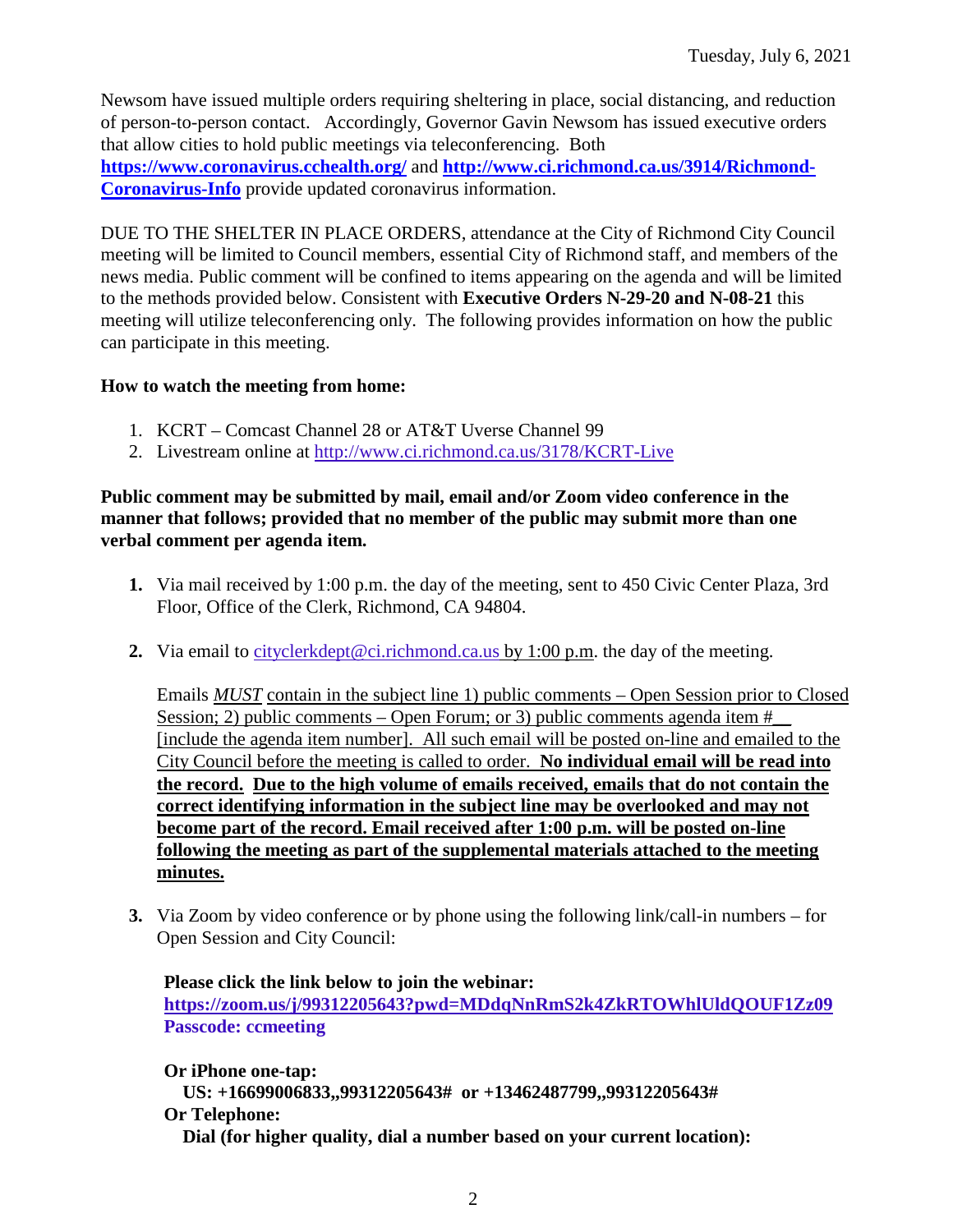#### Tuesday, July 6, 2021 **US: +1 669 900 6833 or +1 346 248 7799 or +1 253 215 8782 or +1 312 626 6799 or +1 929 205 6099 or +1 301 715 8592 Webinar ID: 993 1220 5643**

International numbers available: <https://zoom.us/u/aehrwCgISx>

a. To comment by video conference, click on the Participants button at the bottom of your screen and select the "Raise Your Hand" button to request to speak when Public Comment is being asked for. Speakers will be called upon in the order they select the "Raise Your Hand" feature. When called upon, press the unmute button. After the allotted time, you will then be re-muted.  $**$ 

b. To comment by phone, you will be prompted to "Raise Your Hand" by pressing "**\*9**" to request to speak when Public Comment is asked for. When called upon, you will be asked to unmuted by pressing \*6. After the allotted time, you will then be re-muted. Instructions of how to raise your hand by phone are available at:

[https://support.zoom.us/hc/en-us/articles/201362663 -Joining-a-meeting-by-phone.](https://support.zoom.us/hc/en-us/articles/201362663) \*\*

## \*\***The mayor will announce the agenda item number and open public comment when appropriate. Individuals who would like to address the Council should raise their hand. The mayor will close public comment when public comment is concluded**.

**Open Forum for Public Comment:** Individuals who would like to address the City Council on matters not listed on the agenda or on items remaining on the consent calendar may do so under Open Forum.

*The City cannot guarantee that its network and/or the site will be uninterrupted. To ensure that the City Council receives your comments, you are strongly encouraged to submit your comments in writing in advance of the meeting.* 

#### **Record of all public comments:**

All public comments will be considered a public record, put into the official meeting record. All public comments will be available after the meeting as supplemental materials and will be posted as an attachment to the meeting minutes when the minutes are posted: [http://www.ci.richmond.ca.us/Archive.aspx?AMID=31.](http://www.ci.richmond.ca.us/Archive.aspx?AMID=31)

## **Procedures for Removing Consent Calendar Items from the Consent Calendar**

Councilmembers and members of the public who wish to remove an item from the consent calendar must comply with the following procedures in order to remove an item from the consent calendar:

- 1. Telephone or email a City staff member who has knowledge of the subject matter by 2:00 p.m. on the day of meeting. Any staff member shown as an author of the agenda report for the particular item has knowledge of the subject matter and may be called.
- 2. Inform the City Clerk's Office by email at [cityclerkdept@ci.richmond.ca.us](mailto:cityclerkdept@ci.richmond.ca.us) or by phone at 510-620-6513, ext. 9, by 3:00 p.m. that they discussed the matter with staff with knowledge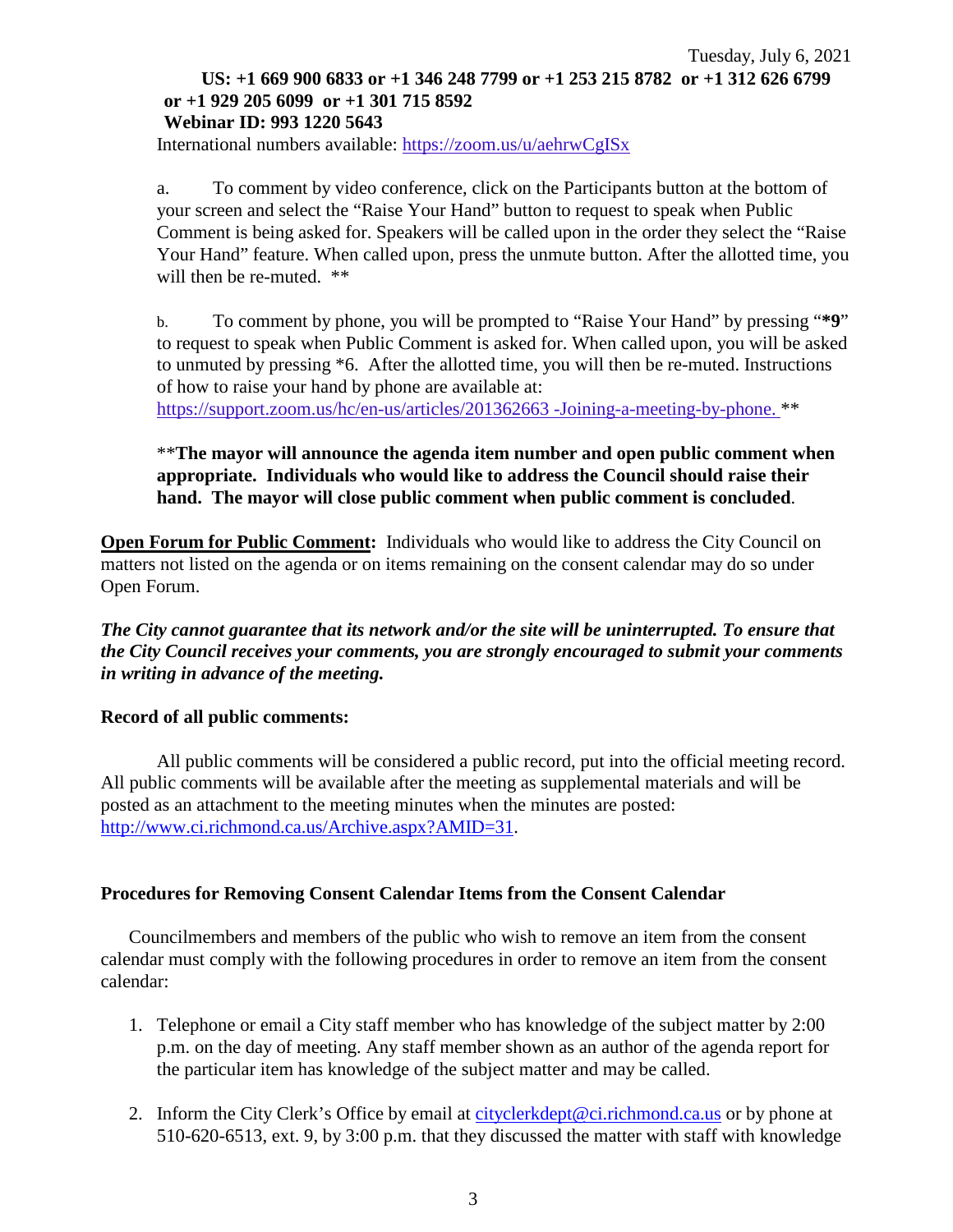Staff will be informed by the City Clerk's Office as soon as reasonably practicable after notice of the request to remove the item from the consent calendar. Staff may attend the meeting remotely.

## **Accessibility for Individuals with Disabilities**

Upon request, the City will provide for written agenda materials in appropriate alternative formats, or disability-related modification or accommodation, including auxiliary aids or services and sign language interpreters, to enable individuals with disabilities to participate in and provide comments at/related to public meetings. Please submit a request, including your name, phone number and/or email address, and a description of the modification, accommodation, auxiliary aid, service or alternative format requested at least two days before the meeting. Requests should be emailed to [cityclerkdept@ci.richmond.ca.us](mailto:cityclerkdept@ci.richmond.ca.us) or submitted by phone at 510-620-6513, ext. 9, or 510-620-6509. Requests made by mail to City Clerk's Office, City Council meeting, 450 Civic Center Plaza, Richmond, CA 94804 must be received at least two days before the meeting. Requests will be granted whenever possible and resolved in favor of accessibility.

## **Effect of Advisory on In-person public participation**

During the pendency of the **Executive Orders N-29-20 and N-08-21**, the language in this Advisory portion of the agenda supersedes any language below in the meeting procedures contemplating inperson public comment.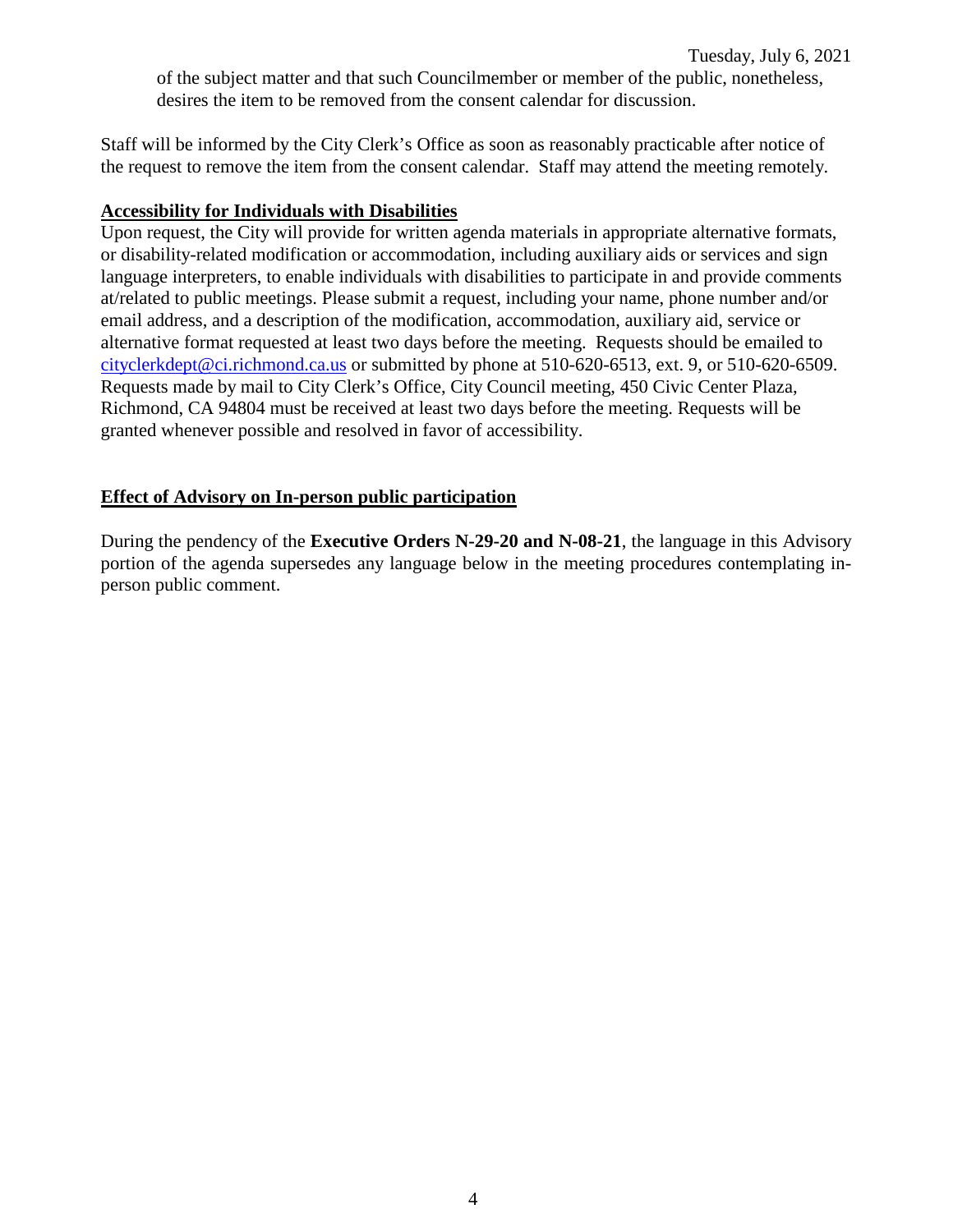# **MEETING PROCEDURES**

The City of Richmond encourages community participation at its City Council meetings and has established procedures that are intended to accommodate public input in a timely and time-sensitive way. As a courtesy to all members of the public who wish to participate in City Council meetings, please observe the following procedures:

**PUBLIC COMMENT ON AGENDA ITEMS:** Anyone who desires to address the City Council on items appearing on the agenda must complete and file a pink speaker's card with the City Clerk **prior** to the City Council's consideration of the item. Once the City Clerk has announced the item, no person shall be permitted to speak on the item other than those persons who have submitted their names to the City Clerk. Your name will be called when the item is announced for discussion. **Each speaker will be allowed up to TWO (2) MINUTES to address the City Council on NON-PUBLIC HEARING items listed on the agenda. Speakers are allowed up to THREE (3) minutes on PUBLIC HEARING items.**

**CONSENT CALENDAR:** Consent Calendar items are considered routine and will be enacted, approved or adopted by one motion unless a request for removal for discussion or explanation is received from the audience or the City Council. A member of the audience requesting to remove an item from the consent calendar that is sponsored by City staff must first complete a speaker's card and discuss the item with a City staff person who has knowledge of the subject material **prior** to filing the card with the City Clerk and **prior** to the City Council's consideration of Agenda Review. Councilmembers who request to remove an item from the consent calendar must do so during Agenda Review. An item removed from the Consent Calendar may be placed anywhere on the agenda following the City Council's agenda review.

**CONDUCT AT MEETINGS:** Richmond City Council meetings are limited public forums during which the City strives to provide an open, safe atmosphere and promote robust public debate. Members of the public, however, must comply with state law, as well as the City's laws and procedures and may not actually disrupt the orderly conduct of these meetings. The public, for example, may not shout or use amplifying devices, must submit comment cards and speak during their allotted time, may not create a physical disturbance, may not speak on matters unrelated to issues within the jurisdiction of the City Council or the agenda item at hand, and may not cause immediate threats to public safety.

**CITY HARASSMENT POLICY:** The City invites public comment and critique about its operations, including comment about the performance of its public officials and employees, at the public meetings of the City Council and boards and commissions. However, discriminatory or harassing comments about or in the presence of City employees, even comments by third parties, may create a hostile work environment, if severe or pervasive. The City prohibits harassment against an applicant, employee, or contractor on the basis of race, religious creed, color, national origin, ancestry, physical disability, medical condition, mental disability, marital status, sex (including pregnancy, childbirth, and related medical conditions), sexual orientation, gender identity, age or veteran status, or any other characteristic protected by federal, state or local law. In order to acknowledge the public's right to comment on City operations at public meetings, which could include comments that violate the City's harassment policy if such comments do not cause an actual disruption under the Council Rules and Procedures, while taking reasonable steps to protect City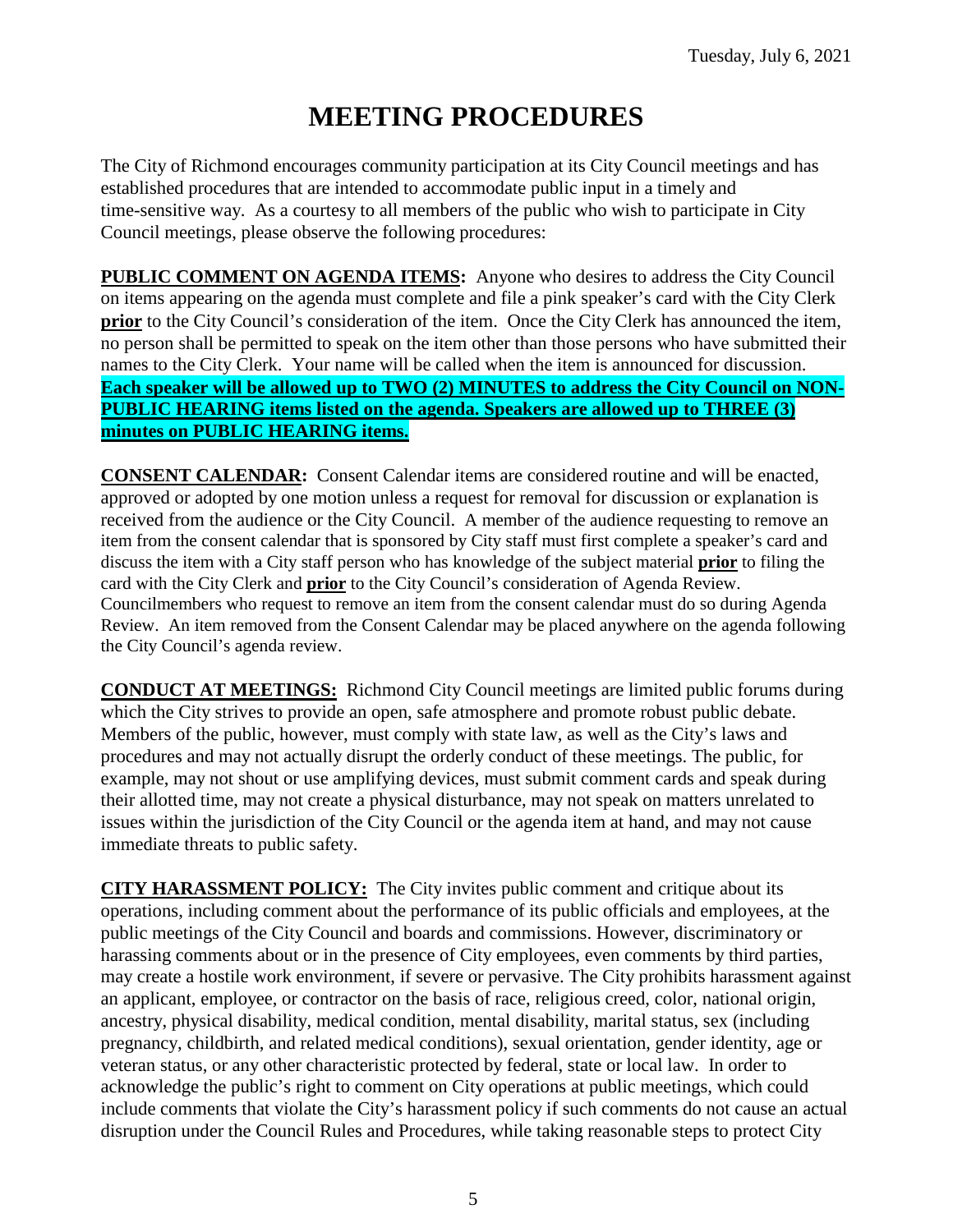employees from discrimination and harassment, City Boards and Commissions shall adhere to the following procedures. If any person makes a harassing remark at a public meeting that violates the above City policy prohibiting harassment, the presiding officer of the meeting may, at the conclusion of the speaker's remarks and allotted time: (a) remind the public that the City's Policy Regarding Harassment of its Employees is contained in the written posted agenda; and (b) state that comments in violation of City policy are not condoned by the City and will play no role in City decisions. If any person makes a harassing remark at a public meeting that violates the above City policy, any City employee in the room who is offended by remarks violating the City's policy is excused from attendance at the meeting. No City employee is compelled to remain in attendance where it appears likely that speakers will make further harassing comments. If an employee leaves a City meeting for this reason, the presiding officer may send a designee to notify any offended employee who has left the meeting when those comments are likely concluded so that the employee may return to the meeting. The presiding officer may remind an employee or any council or board or commission member that he or she may leave the meeting if a remark violating the City's harassment policy is made. These procedures supplement the Council Rules and Procedures relating to disruption of orderly conduct at Council meetings.

Any law enforcement officer on duty or whose service is commanded by the presiding officer shall be Sergeant-at-Arms of the Council meetings. He/she, or they, shall carry out all orders and instructions given by the presiding officer for the purpose of maintaining order and decorum at the Council meetings (City Council Rules of Procedure and Order Section III F, RMC Section 2.12.030).

**\*\*\*\*\*\*\*\*\*\*\*\*\*\*\*\*\*\*\*\*\*\*\*\*\*\*\*\*\*\*\*\*\*\*\*\*\*\*\*\*\*\*\*\*\*\*\*\*\*\*\*\*\*\*\*\*\*\***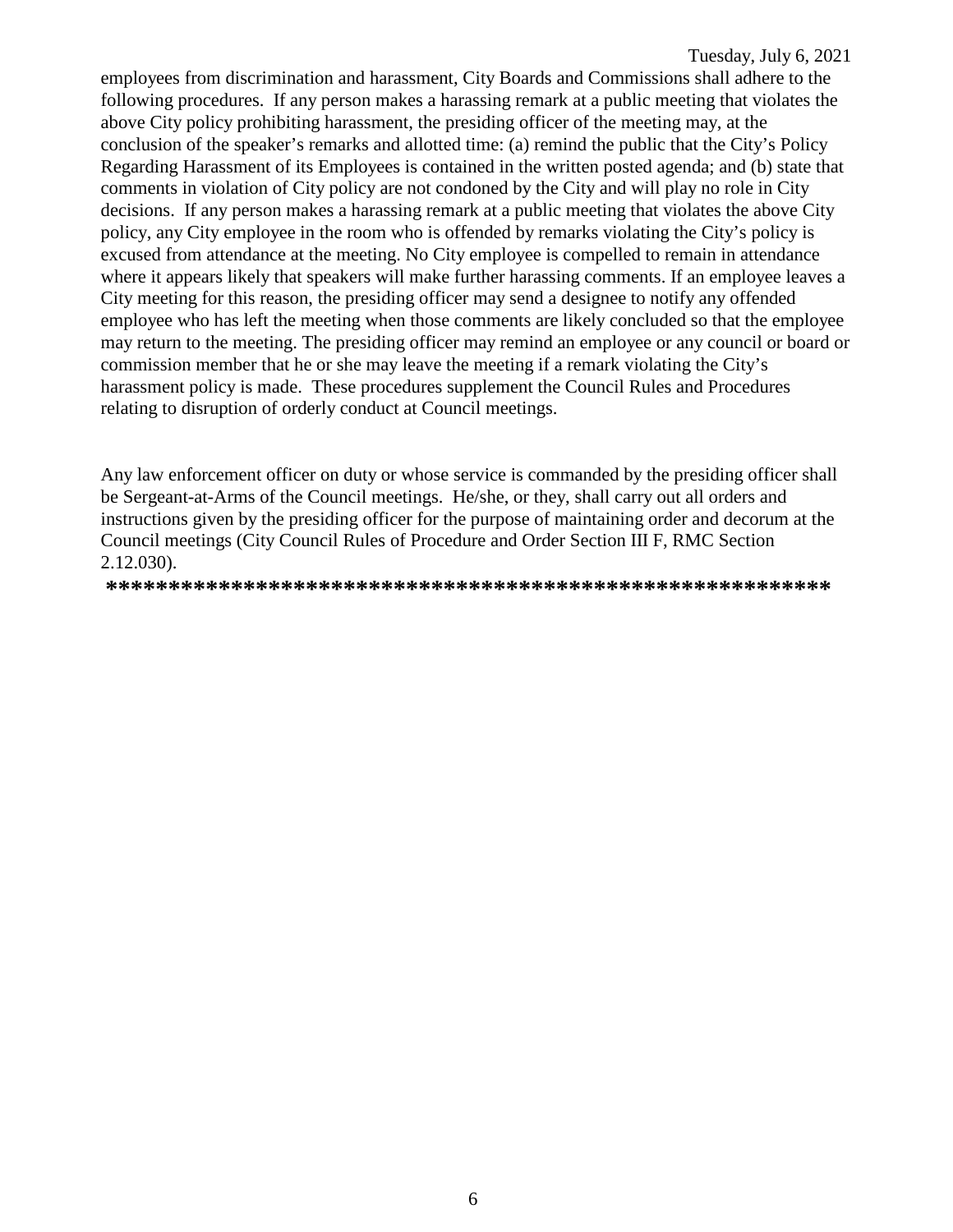## **OPEN SESSION TO HEAR PUBLIC COMMENT BEFORE CLOSED SESSION**

6:00 p.m.

## **A. ROLL CALL**

## **CLOSED SESSION**

## **CITY COUNCIL**

LIABILITY CLAIMS -(Government Code Section 54956.9):

Robert Gray v. City of Richmond

## **B. PUBLIC COMMENT BEFORE CLOSED SESSION**

## **C. ADJOURN TO CLOSED SESSION**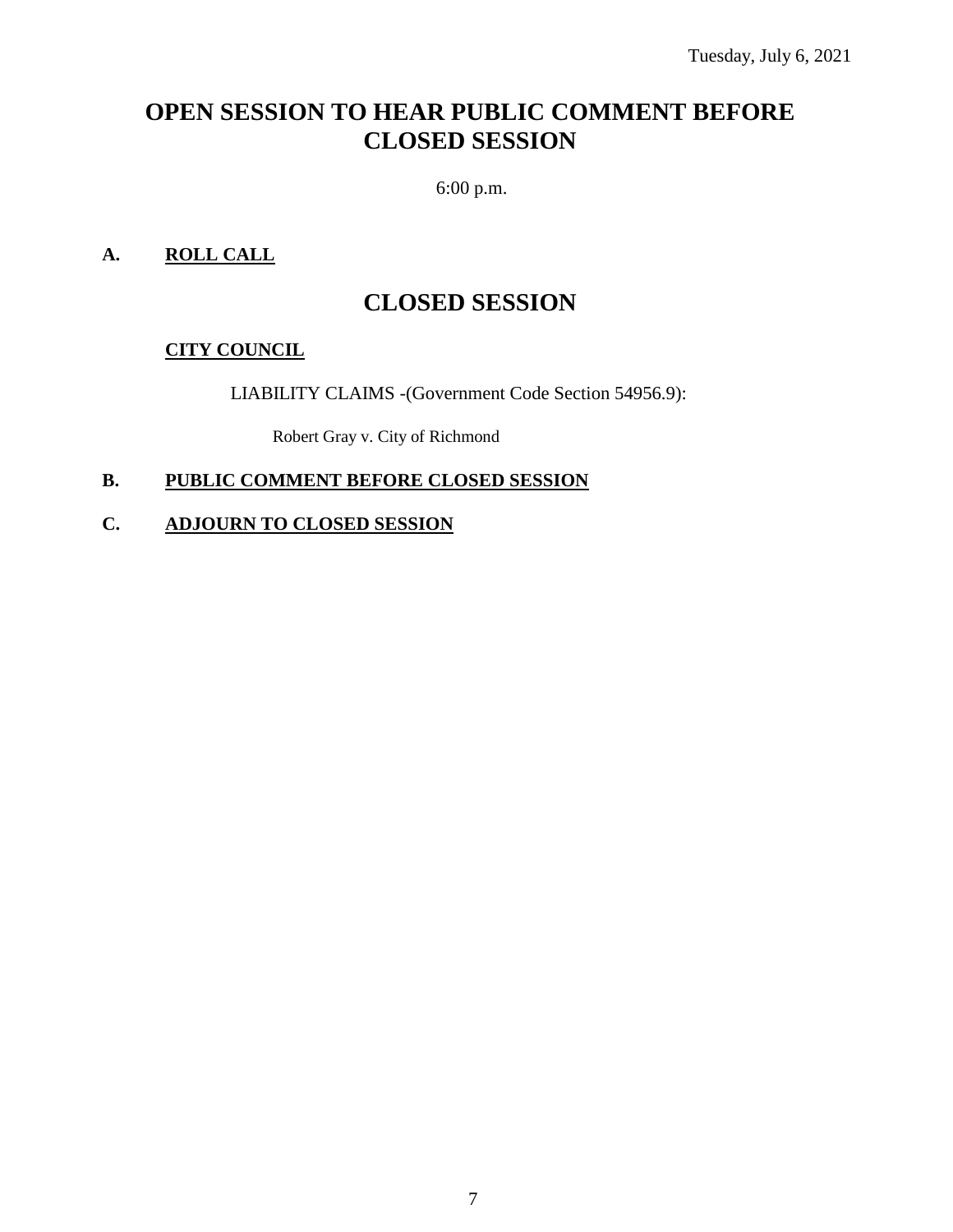## **REGULAR MEETING OF THE RICHMOND CITY COUNCIL**

6:30 p.m.

## **A. ROLL CALL**

- **B. PUBLIC COMMENT INSTRUCTIONAL VIDEO**
- **C. STATEMENT OF CONFLICT OF INTEREST**
- **D. AGENDA REVIEW**
- **E. REPORT FROM THE CITY ATTORNEY OF FINAL DECISIONS MADE DURING CLOSED SESSION**
- **F. REPORT FROM THE CITY MANAGER**
- **G. CRIME REPORT FROM POLICE CHIEF**
- **H. OPEN FORUM FOR PUBLIC COMMENT**

## **I. CITY COUNCIL CONSENT CALENDAR**

- **I-1.** ACCEPT and APPROPRIATE a two-year \$88,763 grant award with TransForm for the Car Sharing and Mobility Hubs in Affordable Housing project for a term from October 1, 2020 to March 31, 2022; APPROVE an agreement with TransForm to complete outreach, education, and coordination tasks related to the grant-funded project; and AUTHORIZE the city manager to enter into a contract with the Richmond Community Foundation, for an amount not to exceed \$70,000, to assist in the performance of grant-related tasks for a term from October 1, 2020, to March 31, 2022 - Library and Community Services Department (LaShonda White 510-620-6512).
- **I-2.** APPROVE a contract amendment with Nichols Consulting Engineers for additional design services on the Yellow Brick Road project, increasing the contract amount by \$75,000 for a total contract amount not to exceed \$1,393,697.58 - Public Works Department (Joe Leach 510-620-5478/Tawfic Halaby 510-621-1612).
- **I-3.** ADOPT a resolution of local support as required by the Metropolitan Transportation Commission to program \$2,821,000 in Safe and Seamless Mobility Quick-Strike Program funds for the 13th Street Complete Streets Project, and if awarded, ACCEPT and APPROPRIATE the funds - Public Works Department (Joe Leach 510-620-5478/Tawfic Halaby 510-621-1612).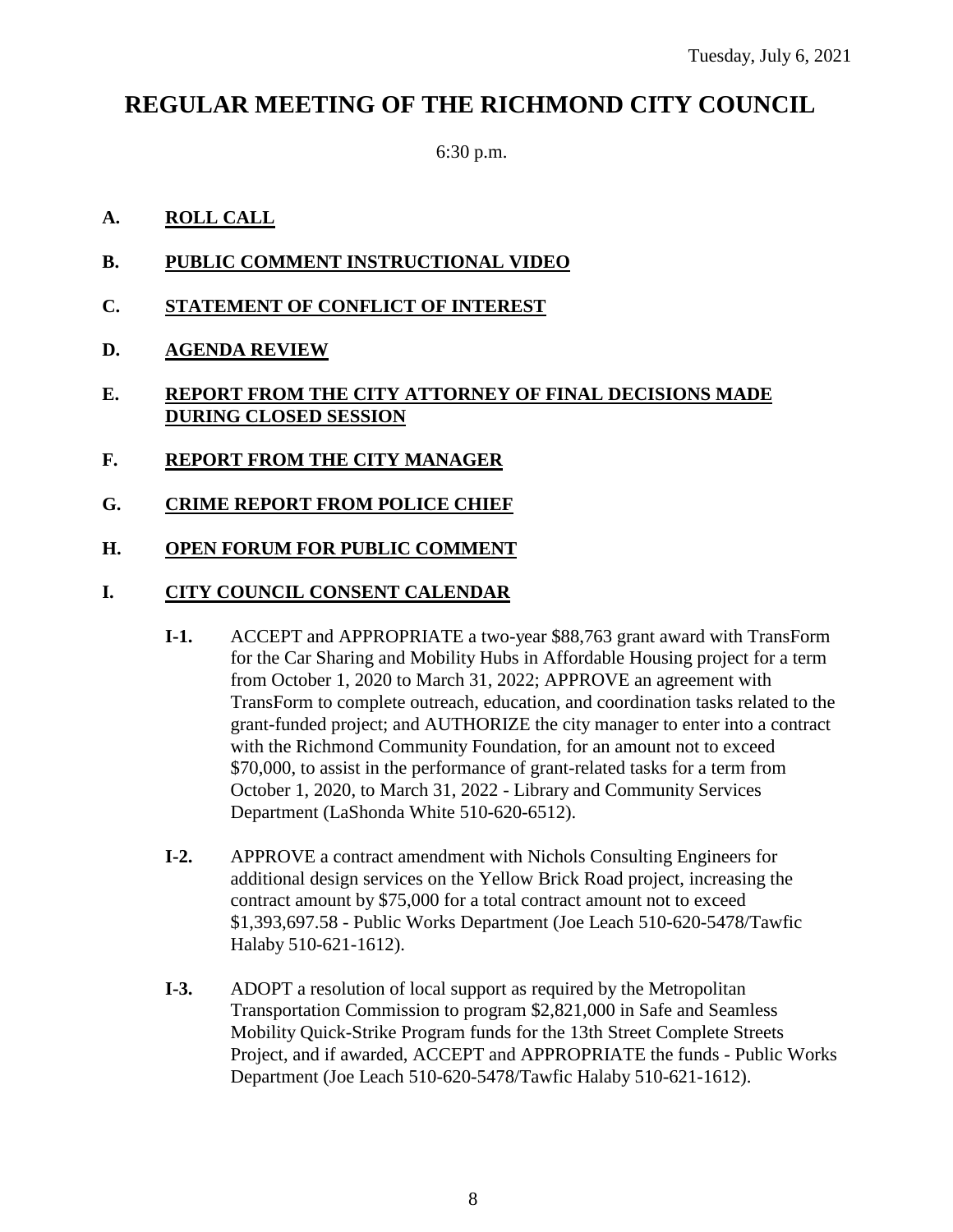- **I-4.** ADOPT a resolution authorizing the city manager to execute a funding agreement between the City of Richmond and the State of California Air Resources Board (CARB) Clean Mobility Options Mobility Project Voucher Pilot Program; ACCEPT and APPROPRIATE the voucher program funds; and APPROVE a three-year service contract with Nomad Transit, LLC (dba Via Transportation, Inc.) in an amount not to exceed \$1, 000,000 to develop and operate the shuttle service - Library and Community Services Department (Lashonda White/Denee Evans 510-621-1718).
- **I-5.** RECEIVE a presentation regarding the Richmond Bike Share program; APPROPRIATE Bike Share Capital Program grant funds; and AUTHORIZE the city manager to execute the funding agreement between the Metropolitan Transportation Commission and the City of Richmond Supplement No. 1 to City of Richmond Bike Share Capital Program Amendment No. 1 with a term expiration of June 30, 2022 - Library and Community Services Department (LaShonda White/Denée Evans 510-621-1718).
- **I-6.** APPROVE the 2021/2022 North Richmond Waste and Recovery Mitigation Fee Expenditure Plan (Exhibit A), identifying the activities, programs, and services recommended for funding by the North Richmond Waste and Recovery Mitigation Committee for the period of July 1, 2021, through June 30, 2022 - Library and Community Services Department (LaShonda White/Lori Reese 510- 620-6869).
- **I-7.** APPROVE a contract with LCP Tracker, Inc. to provide software and technical support for a web-based labor compliance, monitoring software, and technical support system to track compliance with the City of Richmond Ordinances. The contract term is from July 6, 2021, through June 30, 2024, with an option for a three-year extension, for a total amount not to exceed \$60,000 - Library and Community Services Department (Jim Nantell 510-307-8062/Gina Baker 510- 307-8011).
- **I-8.** RECEIVE the City's Investment and Cash Balance Report for the month of May 2021 - Finance Department (Anil Comelo 510-620-6600/Delmy Cuellar 510- 620-6790).
- **I-9.** APPROVE the minutes of the June 1, 2021, regular meeting, and June 8, 2021, special meeting of the City Council - City Clerk's Office (Pamela Christian 510- 620-6513).
- **I-10.** ADOPT a resolution authorizing the execution of a construction contract to W. R. Forde Associates, Inc., for construction of the Cutting Boulevard and Harbour Way South Bikeways Project in an amount not to exceed \$1,783,969, including a 10 percent contingency (\$162,179) - Public Works Department (Joe Leach 510- 620-5478/Patrick Phelan 510-307-8111).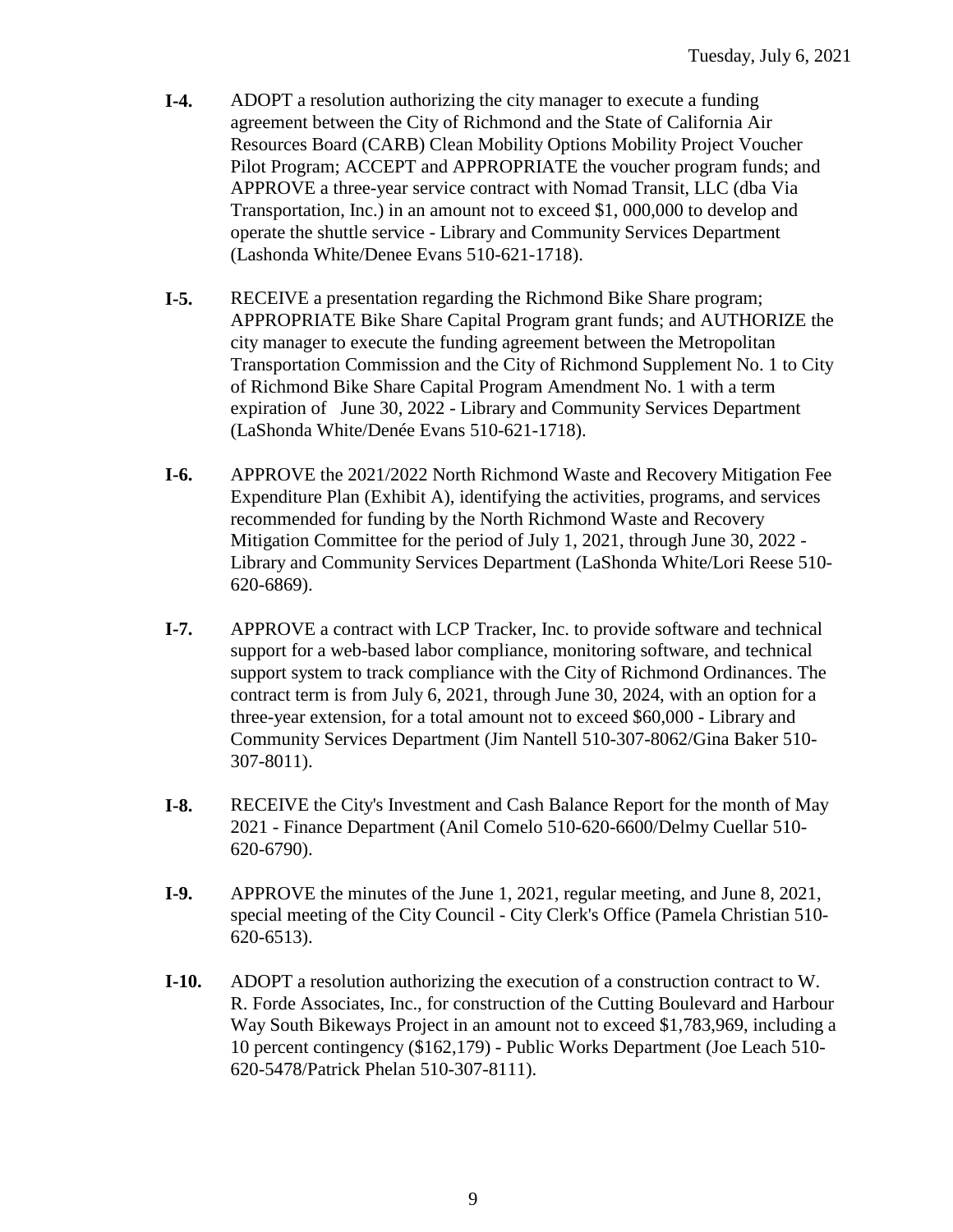- **I-11.** ADOPT a resolution authorizing the submittal of a grant application to the California Natural Resources Agency for Urban Flood Protection Program (Prop 68) funds and ACCEPT; and APPROPRIATE the funds should the grant be awarded - Public Works Department (Joe Leach 510-620-5478/Patrick Phelan 510-307-8111).
- **I-12.** ADOPT a resolution authorizing the city manager, or designee, to enter into an agreement with Caltrans in the amount of \$1,200,000 for the Preliminary Engineering Phase of the Harbour & Wright Railroad Grade Crossing Project funded by Section 130 Highway Railroad Grade Crossing Safety Program - Public Works Department (Joe Leach 510-620-5478/Patrick Phelan 510-307- 8111).
- **I-13.** ADOPT a resolution authorizing the city manager to execute a third amendment to the Cooperative Implementation Agreement with CALTRANS to utilize the additional funding of \$3.2 million that will become available in Fiscal Year 2021-2022 through Fiscal Year 2022-2023 for the construction of one (1 fulltrash capture device) at Bayview Avenue - Public Works Department (Joe Leach 510-620-5478/Mary Phelps 510-621-1269).
- **I-14.** DIRECT staff to waive fees for the SEED-Contra Costa Building Trades Job Expo hosted by Southside Economic Empowerment Development, LLC - Office of the Mayor (Mayor Tom Butt 510-620-6503).
- **I-15.** DIRECT staff to waive fees for the Grand Re-Opening Celebration of the Richmond Transit Center - Office of the Mayor (Mayor Tom Butt 510-620- 6503).

## **J. CITY OF RICHMOND CONSENT CALENDAR RESOLUTIONS RELATING TO POLICY DECISIONS ON ISSUES THAT PERTAIN TO OTHER JURISDICTIONS**

**J-1.** ADOPT a resolution urging U.S. Senators Diane Feinstein and Alex Padilla to advance the passage of a pathway for permanent residency and, eventually, citizenship for Deferred Action for Childhood Arrivals (DACA), Temporary Protected Status (TPS), and Deferred Enforced Departure (DED) beneficiaries - Councilmembers Eduardo Martinez (510-620-6593), Gayle McLaughlin (510- 620-6636), and Claudia Jimenez (510-412-2050).

## **K. PUBLIC HEARINGS - 7 P.M.**

**K-1.** HOLD the first required public hearings to review the redistricting process for City Council elections and receive public input regarding the composition of potential City Council districts - City Clerk's Office (Pamela Christian 510-620- 6513).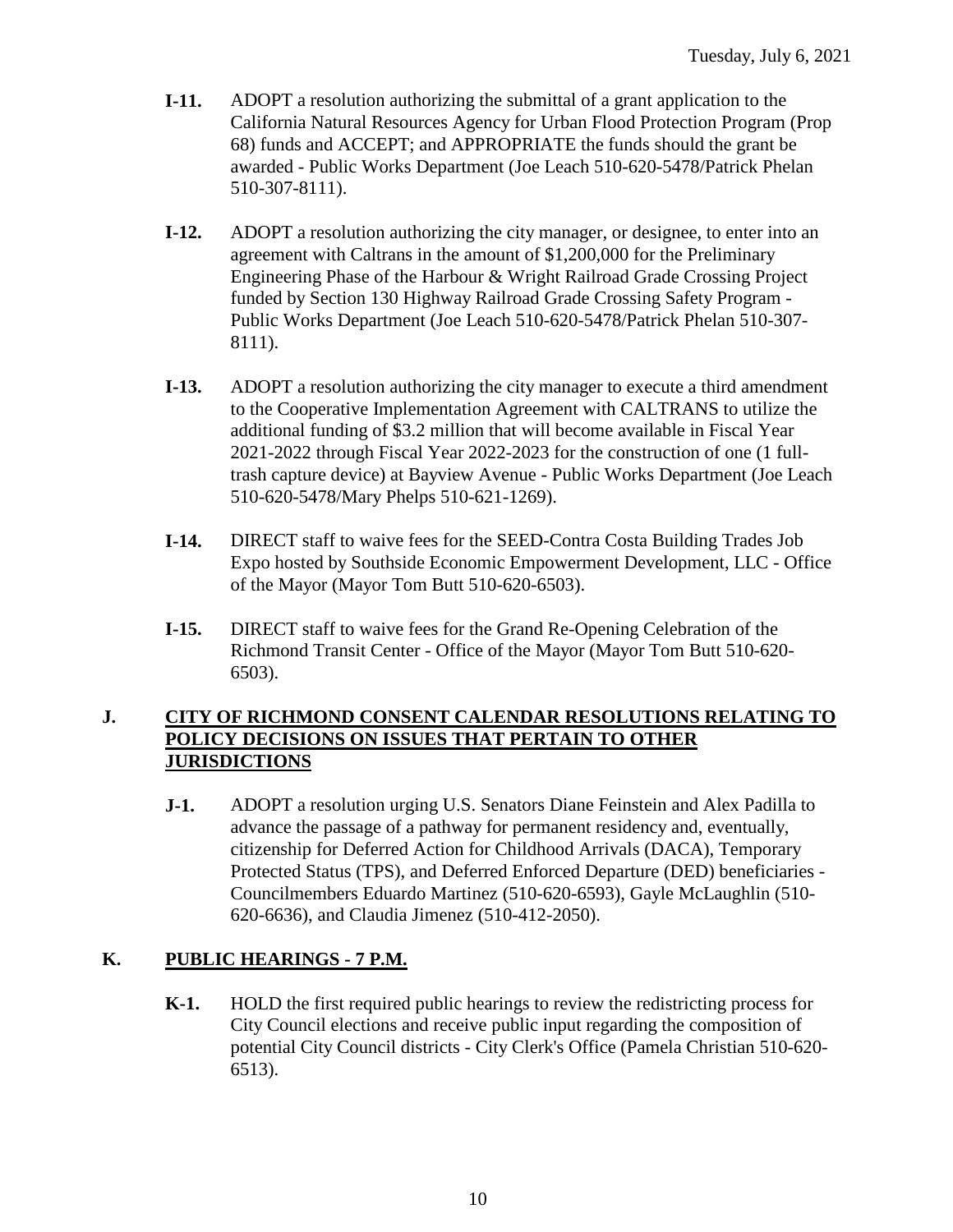## **L. RESOLUTIONS**

- **L-1.** ADOPT a resolution directing the city manager to implement a Citywide requirement of all applications for City services, projects, permits, and/or approvals that require limited liability companies (LLC) to disclose information about its beneficial owners as part of its submittal, and to report back to the City Council on a regular basis the progress made towards implementation - Councilmembers Claudia Jimenez (510-620-6565) and Gayle McLaughlin (510- 620-6636).
- **L-2.** ADOPT a resolution urging Metropolitan Transportation Commission (MTC) to immediately program \$1.67 Billion in American Rescue Plan (ARP) Transit Funds for use in restoring Bay Area transit service - Councilmembers Claudia Jimenez (510-620-6565), Eduardo Martinez (510-620-6593) and Melvin Willis (510-412-2050).
- **L-3.** ADOPT a resolution to support the process of developing a Richmond Green-Blue New Deal and Just Transition to 21st Century jobs and DIRECT staff to prepare a request for proposal (RFP) to hire an environmental consultant to conduct a one-year to 18-month planning process to develop and facilitate a comprehensive and inclusive public engagement process to co-create the plan to achieve a local Green-Blue New Deal and come back to the Council with a recommendation of such a consultant within 90 days - Councilmembers Gayle McLaughlin (510-620-6636), Claudia Jiménez (510-620-6565) and Eduardo Martinez (510-620-6593).

## **M. ORDINANCES**

**M-1.** INTRODUCE an ordinance (first reading) adding Chapter 11.103 entitled "Tenant Anti-Harassment Ordinance" to the Richmond Municipal Code - Councilmembers Gayle McLaughlin (510-620-6636) and Melvin Willis (510- 412-2050).

## **N. COUNCIL AS A WHOLE**

**N-1.** DIRECT staff to draft amendments to Richmond Municipal Code Chapter 11.05 (Fireworks Ordinance) that strengthens the City's ability to enforce the Fireworks Ordinance and return by the end of July with a first reading of an amended ordinance - Office of the Mayor (Mayor Tom Butt 510-620-6503). **This item was continued from the June 15, 2021, meeting.**